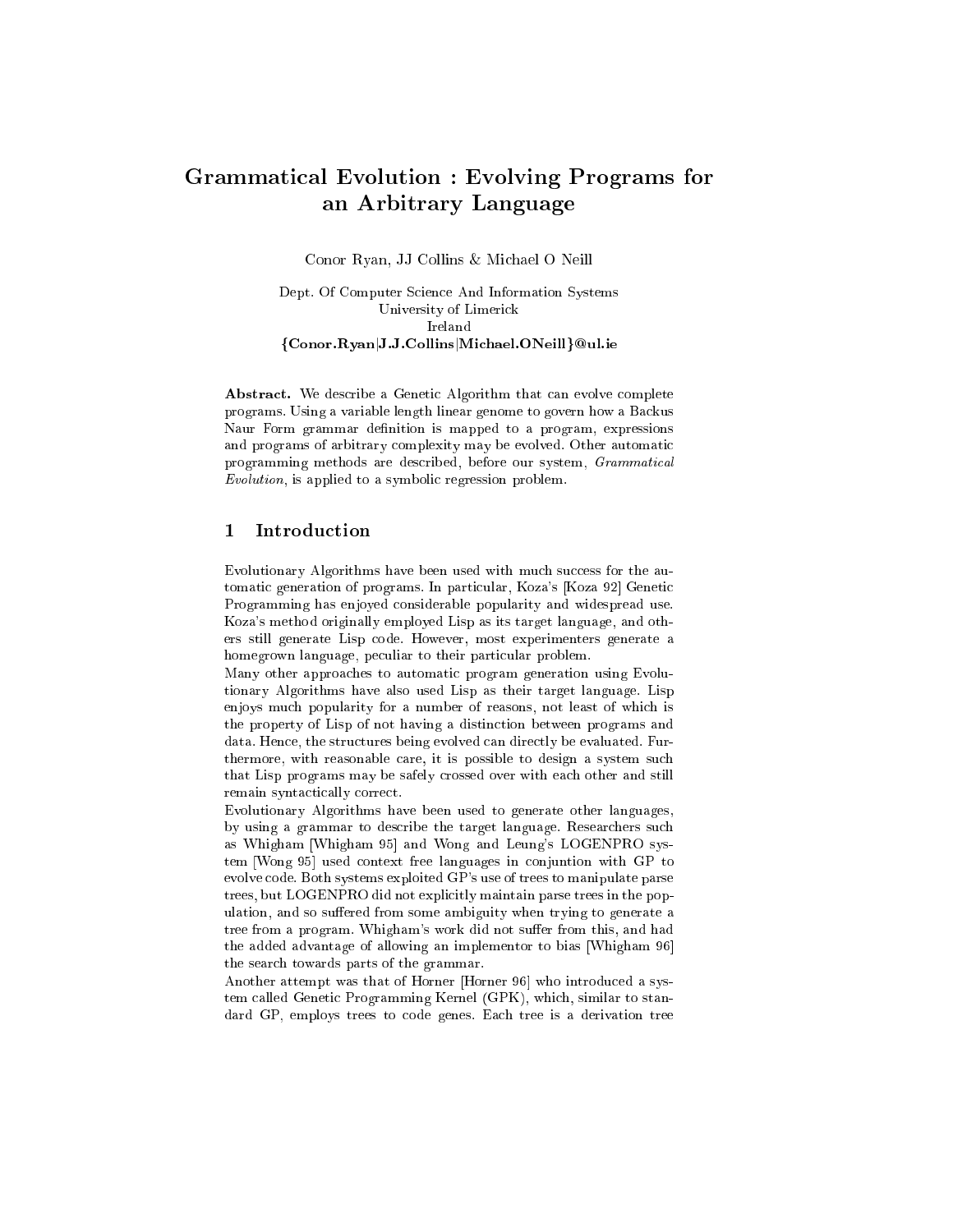made up from the BNF definition. However, GPK has been criticised [Paterson 97] for the difficulty associated with generating the first generation - considerable effort must be put into ensuring that all the trees represent valid sequences, and that none grow without bounds. GPK has not received widespread usage.

An approach which generates C programs directly, was described by Paterson [Paterson 97]. This method was applied to the area of evolving caching algorithms in C with some success, but with a number of problems, most notably the problem of the chromosomes containing vast amounts of introns. This method will be more fully discussed in section 3. We describe a different approach to using BNF definitions, and develop a system that evolves individuals containing no introns. This system can be used to evolve programs in any language. We adopt the approach that the genotype must be mapped to the phenotype [Keller 96] [Ryan 97a] [Ryan 97b] [Gruau 94] rather than treating the actual executable code as data. In this respect we diverge from Koza's approach, but with the result that the individuals tend to be much smaller.

#### $\overline{2}$ **Backus Naur Form**

Backus Naur Form (BNF) is a notation for expressing the grammar of a language in the form of production rules. BNF grammars consist of terminals, which are items that can appear in the language, i.e  $+,$ etc. and non-terminals, which can be expanded into one or more terminals and non-terminals. A grammar can be represented by the tuple,  $\{N, T, P, S\}$ , where N is the set of non-terminals, T the set of terminals, P a set of production rules that maps the elements of  $N$  to  $T$ , and  $S$  is a start symbol which is a member of  $N$ . For example, below is a possible BNF for a simple expression, where

$$
N = \{expr, op, pre\_op\}
$$

$$
T = \{Sin, Cos, Tan, Log, +, -, /, *, X, ()\}
$$

 $S = \langle expr \rangle$ 

And P can be represented as:

```
(1) <expr> ::= <expr> <op> <expr> (A)
                            | ( <expr> <op> <expr> ) (B)
                            | <pre-op> ( <expr> ) (C)
                            \vert \langle var \rangle(D)\sim (D) \sim (D) \sim (D) \sim (D) \sim (D) \sim (D) \sim (D) \sim (D) \sim (D) \sim (D) \sim (D) \sim (D) \sim (D) \sim (D) \sim (D) \sim (D) \sim (D) \sim (D) \sim (D) \sim (D) \sim (D) \sim (D) \sim (D) \sim (D) \sim 
(2) <op> ::= + (A)
                       | - (B)\mid / (C)
                        | * (D)
```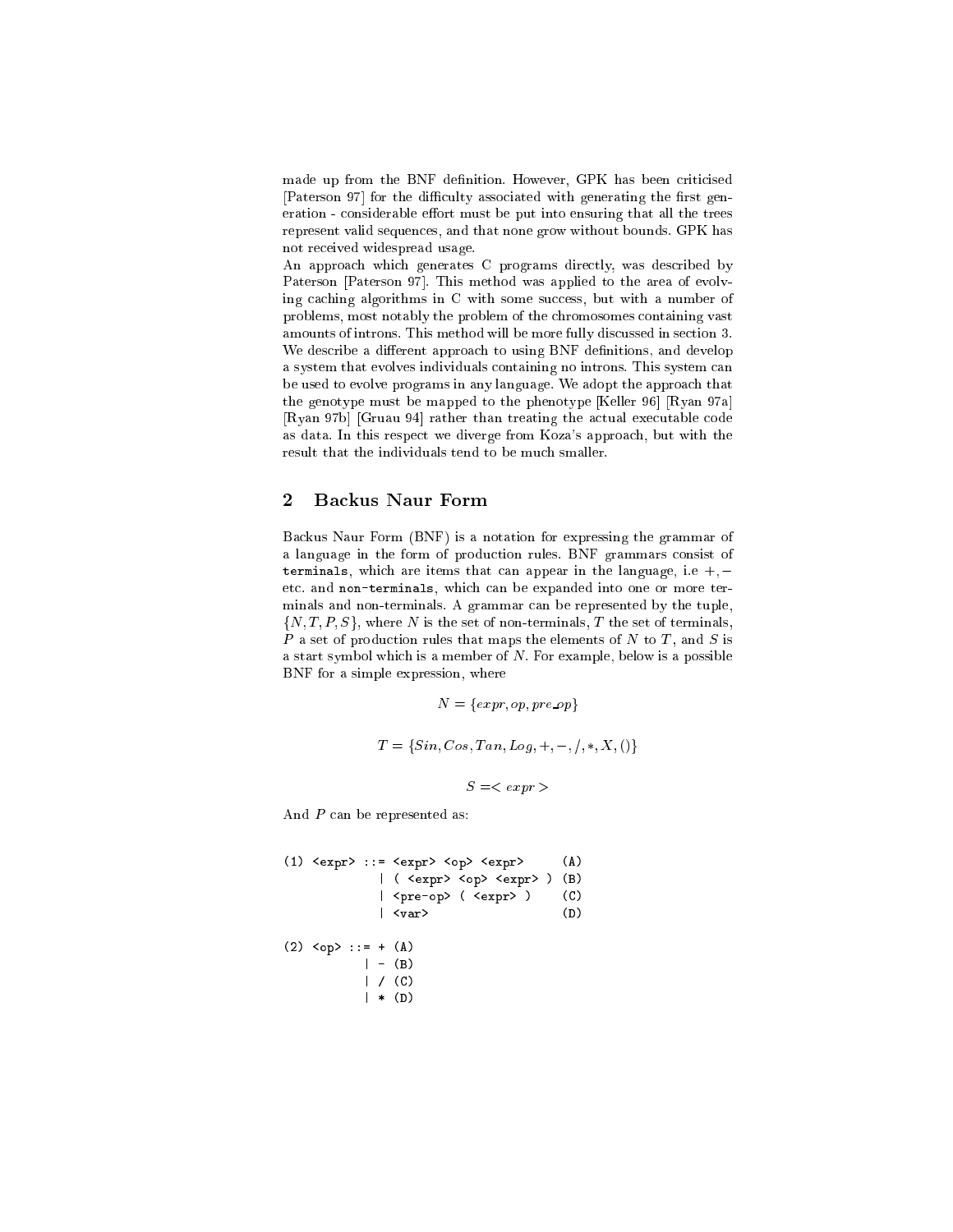```
(3) \langle \text{pre-op} \rangle ::= Sin (A)
                     | Cos (B)
                      | Tan (C)
                     | Log (D)
```
 $(4)$  <var> ::= X

Unlike a Koza-style approach, there is no distinction made at this stage between what he describes as functions (operators in this sense) and terminals (variables in this example), however, this distinction is more of an implementation detail than a design issue.

Whigham [Whigham 96] also noted the possible confusion with this terminology and used the terms GPFunctions and GPTerminals for clarity. We will also adopt this approach, and use the term terminals with its usual meaning in grammars.

Table 1 summarizes the production rules and the number of choices associated with each. When generating a sentance for a particular language, one must choose carefully which productions are to used, as, depending on the choices made, a sentance may be quite different from the desired one, possibly even of a different length.

| Rule no [Choices |  |
|------------------|--|
|                  |  |
| 2                |  |
| 3                |  |
|                  |  |
|                  |  |

Table 1. The number of choices available from each production rule.

We propose to use a genetic algorithm to control what choices are made at each juncture, thus allowing the GA to control what production rules are used. In this manner, a GA can be used to generate any manner of code in any language.

### 3 Genetic Algorithm for Developing Software

Genetic Algorithm for Developing Software (GADS) as described by [Paterson 97] uses fixed length chromosomes which encode which production rules are to be applied. If, when interpreting a gene, it doesn't make syntactic sense, e.g. trying to apply rule 2.A as the first production, or when no operator is available, it is ignored.

If, at the end of the chromosome, there are gaps in the expression, i.e. non-terminals which did not have any terminal chosen for them, a default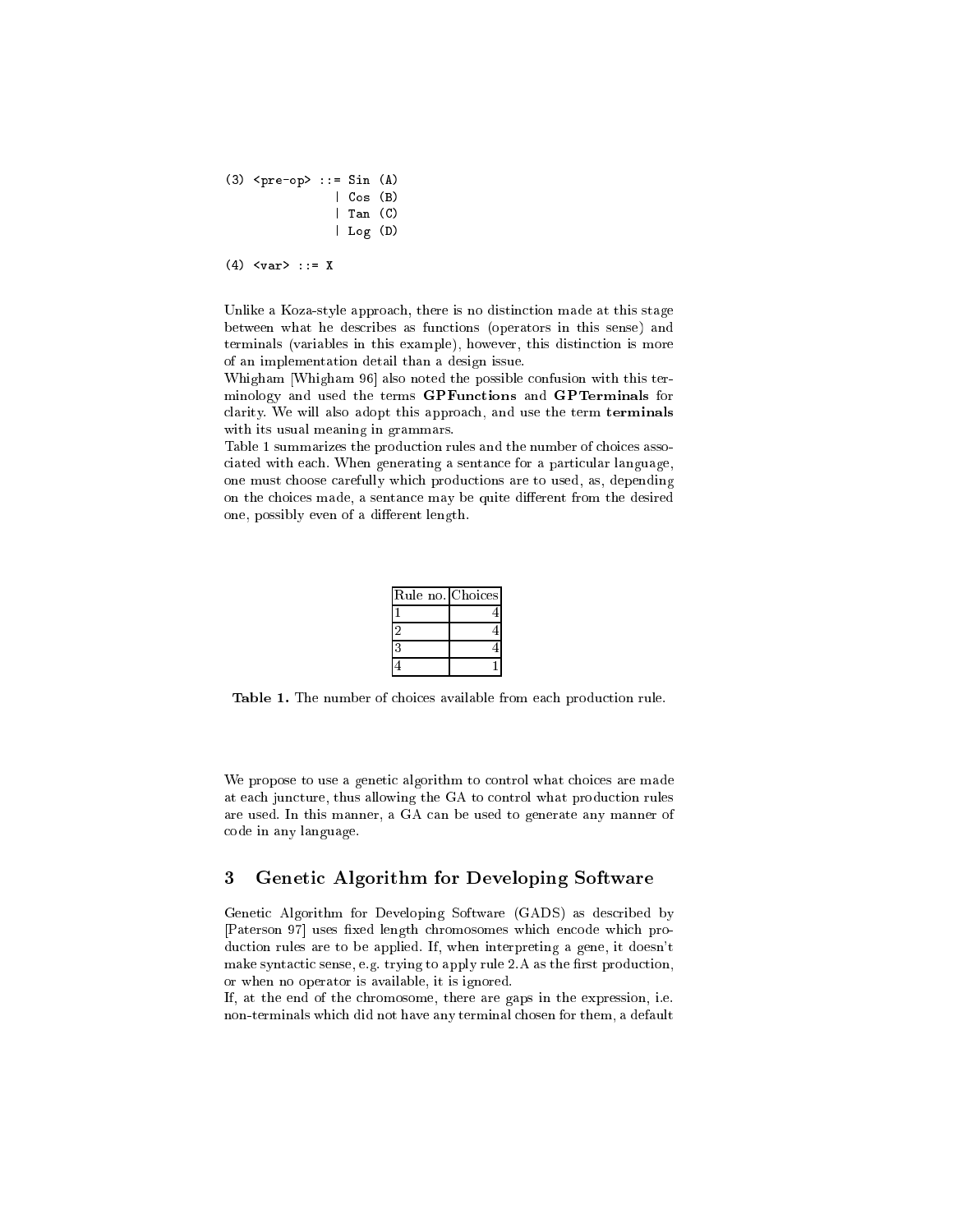value is inserted. The default value must be tailored for each production rule. In [Paterson 97] it was suggested that an empty production is the suitable approach, however, this is not always possible. Consider the BNF above, rules 2 and 3 must produce an operator of some description, otherwise the entire expression would be compromised. Thus, an arbitrary decision must be taken about which rule should be used as the default. If, for example, an individual was generated that had the non terminal  $\langle op \rangle$  in it, with all of the genes exhausted, one must decide which of the rules  $2A..2D$  should be used as a default rule. Clearly, an unfortunate or misguided choice could harm the evolution of a population.

#### $\overline{4}$ **Grammatical Evolution**

The GADs approach suffers from a number of drawbacks. In particular, as the number of productions grows, the chance of any particular production being chosen by a gene reduces. Paterson's suggestion to combat this was to simply increase the population size or the genome size. Another suggestion was to duplicate certain production rules in the BNF.

This results in a serious proliferation of introns, consider (using our own notation, not Patersons) the following chromosome using the productions from above.

## $|1D|1A|2B|3B|3A|...|4A$

Because of the initial rule that was used, there is only one possible choice rule to apply, and any other rule that occurs in the genome must be ignored. This can lead to a situation where the majority of genome consists of introns.

Instead of coding the transitions, our system codes a set of pseudo random numbers, which are used to decide which choice to take when a non terminal has one or more outcomes. A chromosome consists of a variable number of binary genes, each of which encodes an 8 bit number.

### 220 203 17 3 109 215 104 30

Table 2. The chromosome of an individual. Each gene represents a random number which can be used in the translation from genotype to phenotype.

Consider rule #1 from the previous example: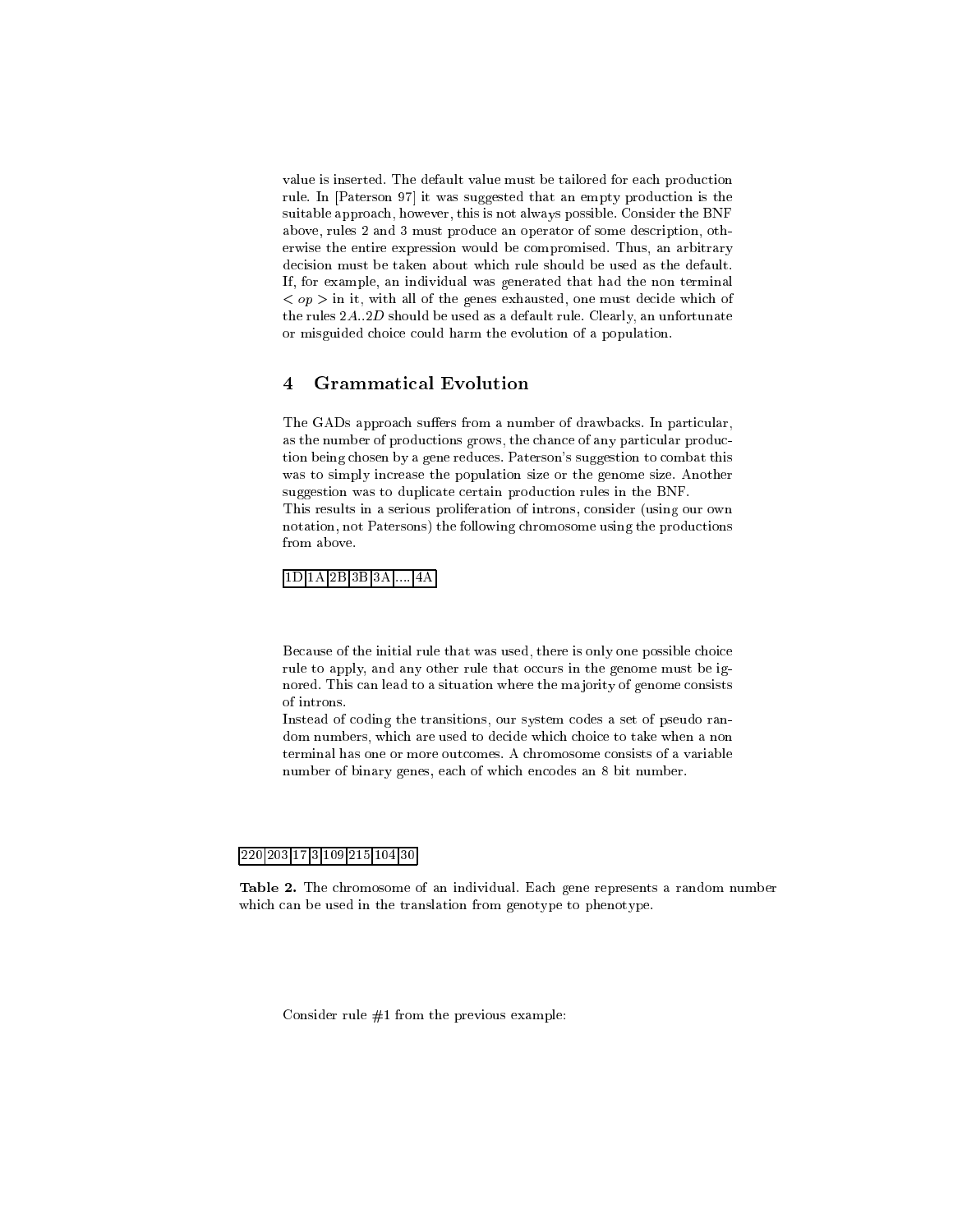### (1)  $\langle \text{expr} \rangle$  ::=  $\langle \text{expr} \rangle$   $\langle \text{opp} \rangle$   $\langle \text{expr} \rangle$  | (  $\langle \text{expr} \rangle$   $\langle \text{opp} \rangle$   $\langle \text{expr} \rangle$  ) | <pre-op> ( <expr> ) | <var>

In this case, the non-terminal can produce one of four different results, our system takes the next available random number from the chromosome to decide which production to take. Each time a decision has to be made, another pseudo random number is read from the chromosome, and in this way, the system traverses the chromosome.

In natural biology, there is no direct mapping from gene to physical expression [Elseth 95]. When genes are expressed they generate proteins, which, either independantly or, more commonly in conjunction with other proteins, created by other genes, affect physical traits. We treat each transition as a protein, on their own, each transition cannot generate a physical trait. However, when other proteins are present, physical traits can be generated. Moreover, while a particular gene always generates the same protein, the physical results depend on the other proteins that are present immediately before and after.

Consider the individual in Table 2. The fourth gene generates the number 3, which, in our system, is analgous to the protein 3. Notice that this will be generated regardless of where the gene appears on the chromosome. However, it may have slightly different effects depending on what other proteins have been generated previously. The following section describes the mapping from genotype to phenotype in detail.

It is possible for individuals to run out of genes, and in this case there are two alternatives. The first is to declare the individual invalid and punish them with a suitably harsh fitness value; the alternative is to wrap the individual, and reuse the genes. This is quite an unusual approach in EAs, as it is entirely possible for certain genes to be used two or more times. Each time the gene is expressed it will always generate the same protein, but depending on the other proteins present, may have a different effect. The latter is the more biologically plausible approach, and often occurs in nature. What is crucial, however, is that each time a particular individual is mapped from its genotype to its phenotype, the same output is generated. This is because the same choices are made each time.

To complete the BNF definition for a C function, we need to include the following rules with the earlier definition:

<func> ::= <header>  $\{ \text{header} \}$  ::= float symb(float X) {  $\{ \text{body} \}$  } <br />
sody> ::= <declarations><code><return> <declarations ::= float a;  $\texttt{`code>} :: = a = \texttt{};`$ </sup>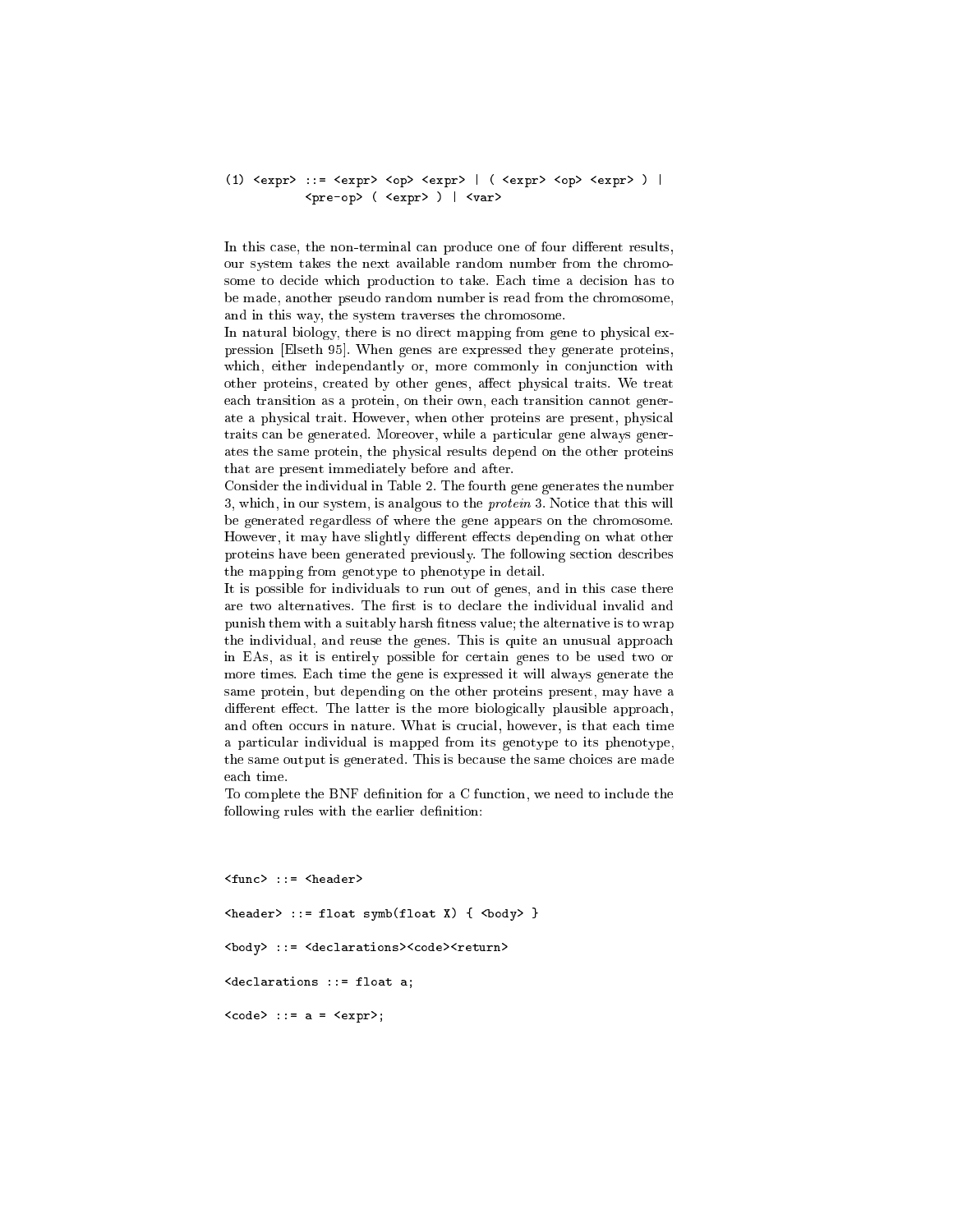<return> ::= return (a);

Notice that this function is limited to a single line of code. However, this is because of the nature of the problem, the system can easily generate functions which use several lines of code. Specifically, if the rule for code was modied to read:



Fig. 1. The Grammatical Evolution System

```
\texttt{ <code>code> ::= \text{ {line}}; | \text{ {line}}; \text{ {line}}; \text{ {line}};\langleline> ::= \langle var \rangle = \langle expr \rangle
```
then the system could generate functions of arbitrary length.

#### 4.1Example Individual

Consider an individual made up of the following genes (expressed in decimal for clarity) :

### 220 203 17 3 109 215 104 30

These numbers will be used to look up the table in Section 2 which describes the BNF grammar for this particular problem. The first few rules don't involve any choice, so all individuals are of the form:

float symb(float x)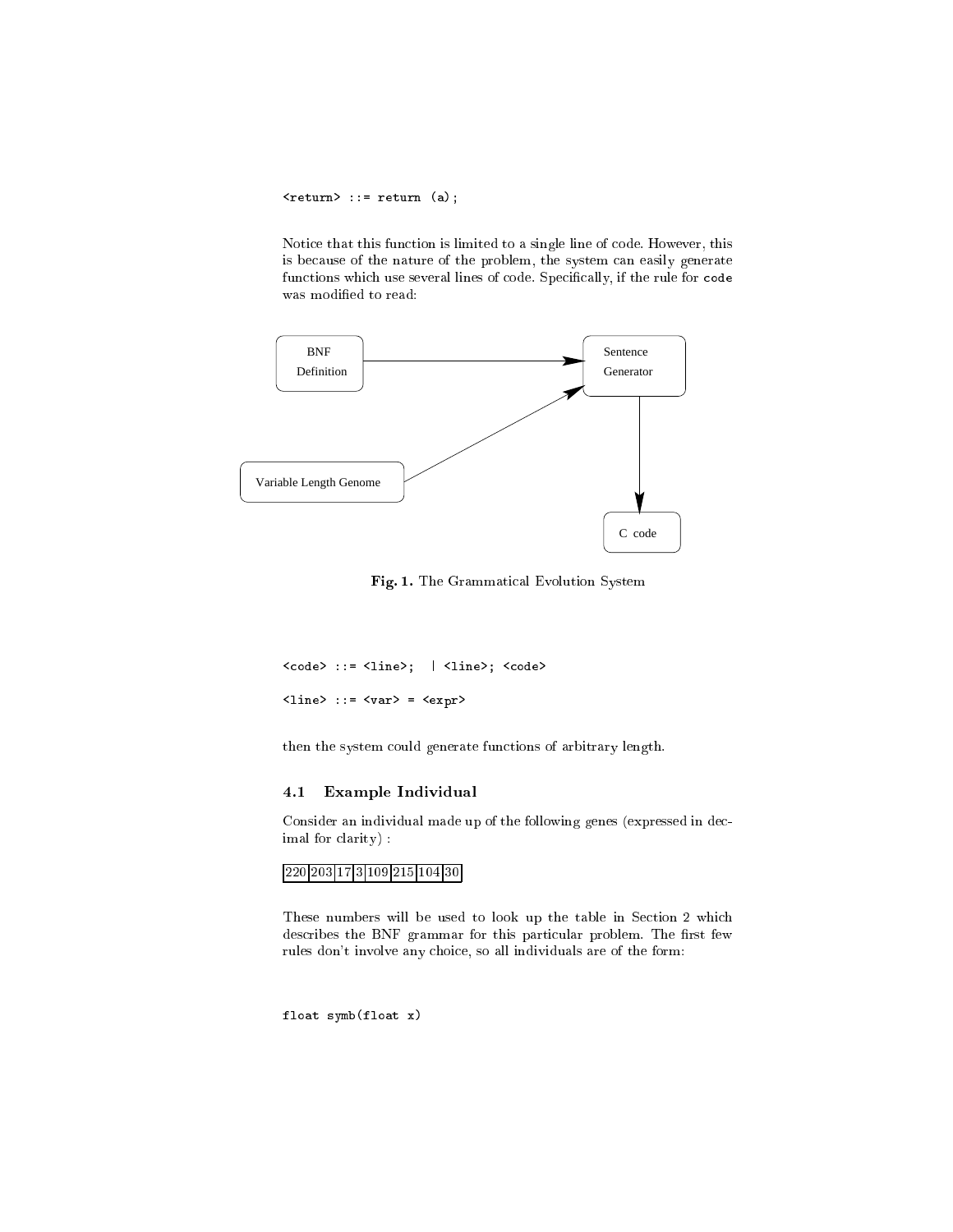{  $a = \langle expr \rangle$ ; return(a); }

Concentrating on the  $\langle \texttt{expr} \rangle$  part, we can see that there are four productions to choose from. To make this choice, we read the first gene from the chromosome, and use it to generate a protein in the form of a number. This number will then be used to decide which production rule to use, thus s we have 220  $MOD_4=0$  which means we must take the first production, namely, 1A. We now have the following

<expr> <op> <expr>

Notice that if this individual is subsequently wrapped, the first gene will still produce the protein 220. However, depending on previous proteins, we may well be examining the choice of another rule, possibly with a different amount of choices. In this way, although we have the same protein it results in a different physical trait.

Continuing with the first expression, a similar choice must be made, this time using 203  $MOD = 4 = 3$ , so the third choice is used, that is 1C.

<var> <op> <expr>

There is no choice to be made for var, as there is only one possible outcome, so  $X$ , is inserted. Notice that no number is read from the genome this time.

X <op> <expr>

The mapping continues, as summarized in table 3, until eventually, we are left with the following expression:

 $X + Sin(X)$ 

Notice how not all of the genes were required, in this case the extra genes are simply ignored.

### 5 Operators

Due to the fact that genes are mapped from genotype to phenotype there is no need for problem specic genetic operators, and GE employs all the standard operators of Genetic Algorithms. There are however, two new operators Prune and Duplicate , which are peculiar to GE.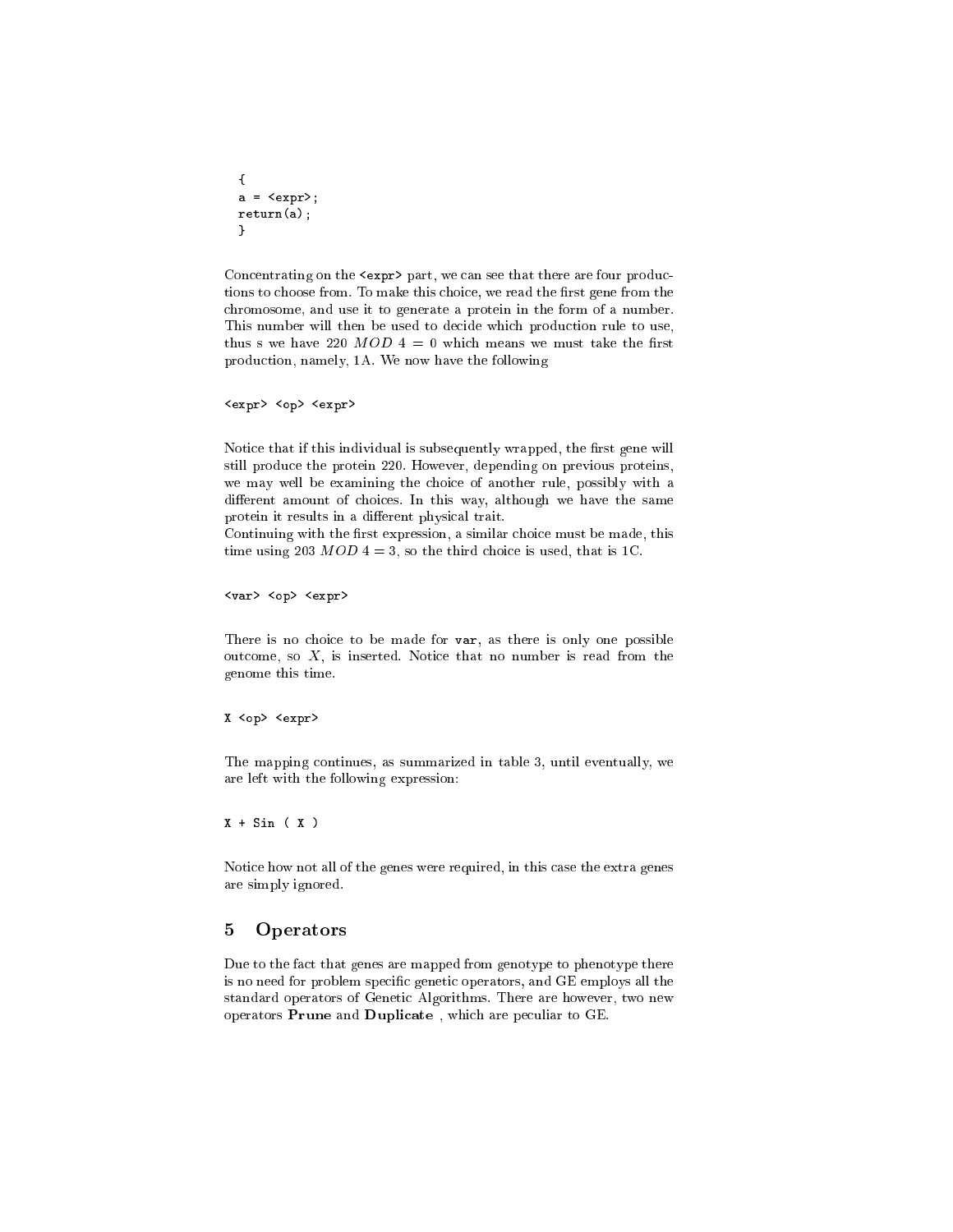| Expression                          |         |        | Rule Gene Number Generated |
|-------------------------------------|---------|--------|----------------------------|
| <expr></expr>                       | a<br>n/ |        |                            |
| <expr><op><expr></expr></op></expr> | 1 A     | 220    |                            |
| <var><op><expr></expr></op></var>   | 11)     | 203    | 3                          |
| X <op><expr></expr></op>            | 4       | n/a    |                            |
| X+ <expr></expr>                    | 2 A     | 17     |                            |
| X+pre_op( <expr>)</expr>            | 2C      | 19     | 3                          |
| $X+Sim(exp)$                        | 3Α      | 109    |                            |
| $X+Sim(var)$                        | 1D      | 215    | 3                          |
| $X + S \in (X)$                     |         | n<br>a |                            |

Table 3. Mapping a genome onto an expression

#### 5.1Duplicate

Gene duplication involves making a copy of a gene or genes [Elseth 95], and has been used many times in Evolutionary computation [Schutz 97]. Duplicated genes can lie adjacent to the original gene, or can lie at a completely different region. Repeated gene duplications are presumed to have given rise to the human hemoglobin gene family. The hemoglobin protein is involved with transporting oxygen around the body through the bloodstream. The original hemoglobin gene duplicated to form an  $\alpha$ globin, and  $\beta$  - globin genes. Each of these underwent further duplications resulting at present in four variations on the  $\alpha$  - globin gene, and five of the  $\beta$  - globin gene. Different combinations of these genes are expressed during development of the human, resulting in the hemoglobin having different binding properties for oxygen. The presence of a copy of a gene can therefore have benefits. Biologically the results of gene duplications can be to supply genetic material capable of:

(i) Acquiring lethal mutation(s). If two copies of a gene are present in a genome, and one happens to be mutated such that it's protein product is no longer functional having the second copy means that this

probability of harmful mutation is reduced.

(ii) Evolving new functions. If a mutation is favourable it may result in an altered protein product, perhaps with new functionality, without changing the function of the original gene's protein product.

(iii) Duplicating a protein in the cell, thus producing more of it. The increased presence of a protein in a cell may have some biological effects. Goldberg [Goldberg 89] stated that using operators such as duplication in a variable-length genotype enables them to solve problems by combining relatively short, well-tested building blocks to form longer, more complex strings that increasingly cover all features of a problem.

The duplication operator used in GE is a multiple gene duplication operator. The number of genes to be duplicated is picked randomly. The duplicated genes are placed into the position of the last gene on the chro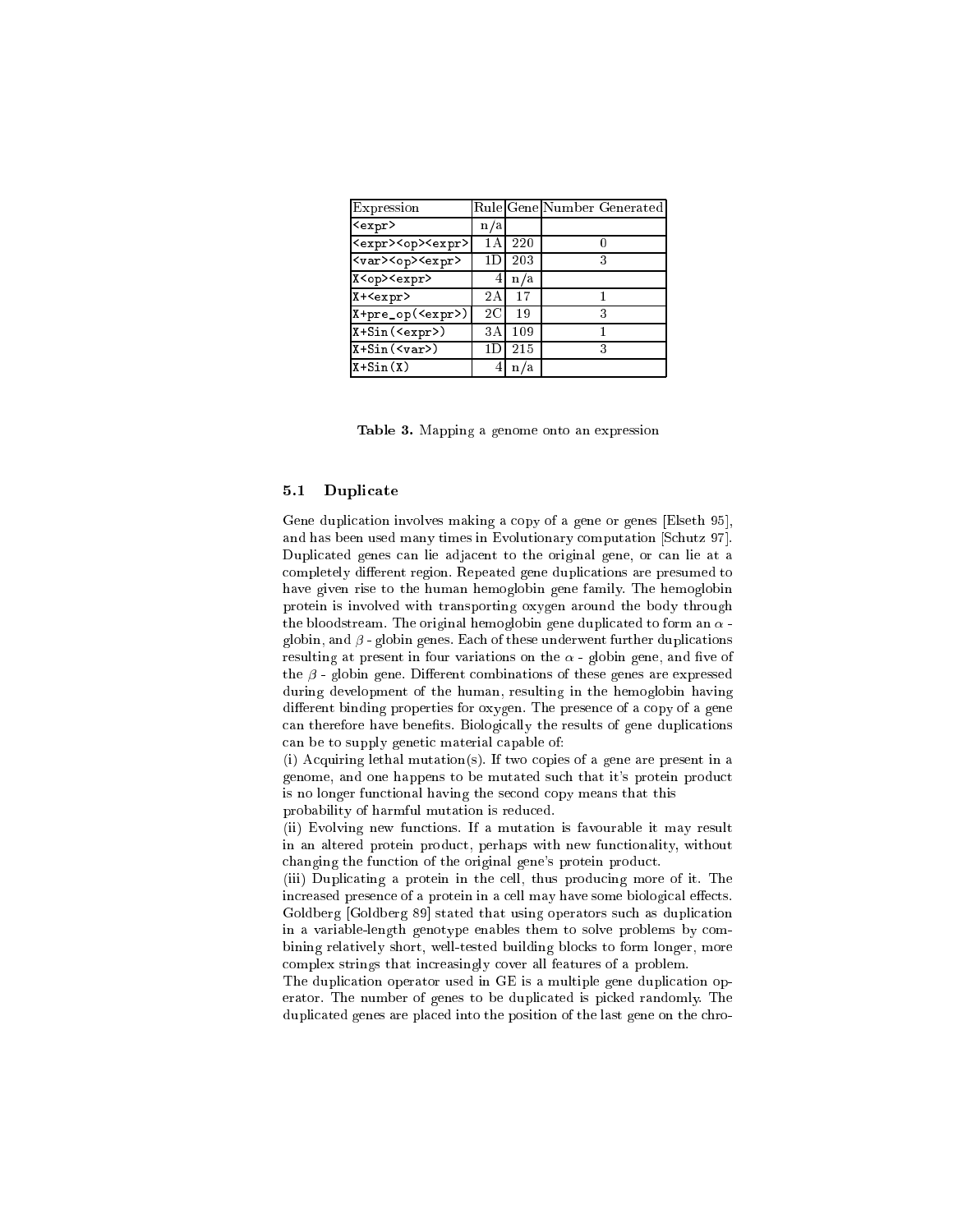mosome, if the  $(X * X)$  part of the expression were duplicated, this could result in a useful extension to the genome, especially if a multiplication operator happend to be between the original expressions genes and the duplicated one. Gene duplication in GE is essentially analogous to producing more copies of a gene(s) to increase the presence of a protein(s) in the cell.

#### 5.2Pruning

Individuals in GE don't necessarily use all their genes. For example, to generate the expression  $X \times X + X$  only five genes are required, but an individual that generates this expression could well be made up of many more. The remaining genes are introns and serve to protect the crucial genes from being broken up in crossover. While this certainly serves the selfish nature of genes in that it increases the longevity of a particular combination, it is of no advantage to us. In fact, it would make sense for an individual to be as long as possible, to prevent its combination from being disrupted. The fact that such disruption could be crucial to the evolution of the population as a whole is of consequence to the individual. Figure 2 illustrates the effect of too many introns.



Fig. 2. Crossover being hampered by introns

To reduce the number of introns, and thus increase the likelihood of beneficial crossovers, we introduce the prune operator. Prune is applied with a probability to any individuals that don't express all of their genes.. Any genes not used in the genotype to phenotype mapping process are discarded.

The effects of pruning are dramatic; FASTER; BETTER CROSSOVER.

#### 6 The Problem Space

As proof of concept, we have applied our system to a symbolic regression problem used by Koza [Koza 92]. The system is given a set of input and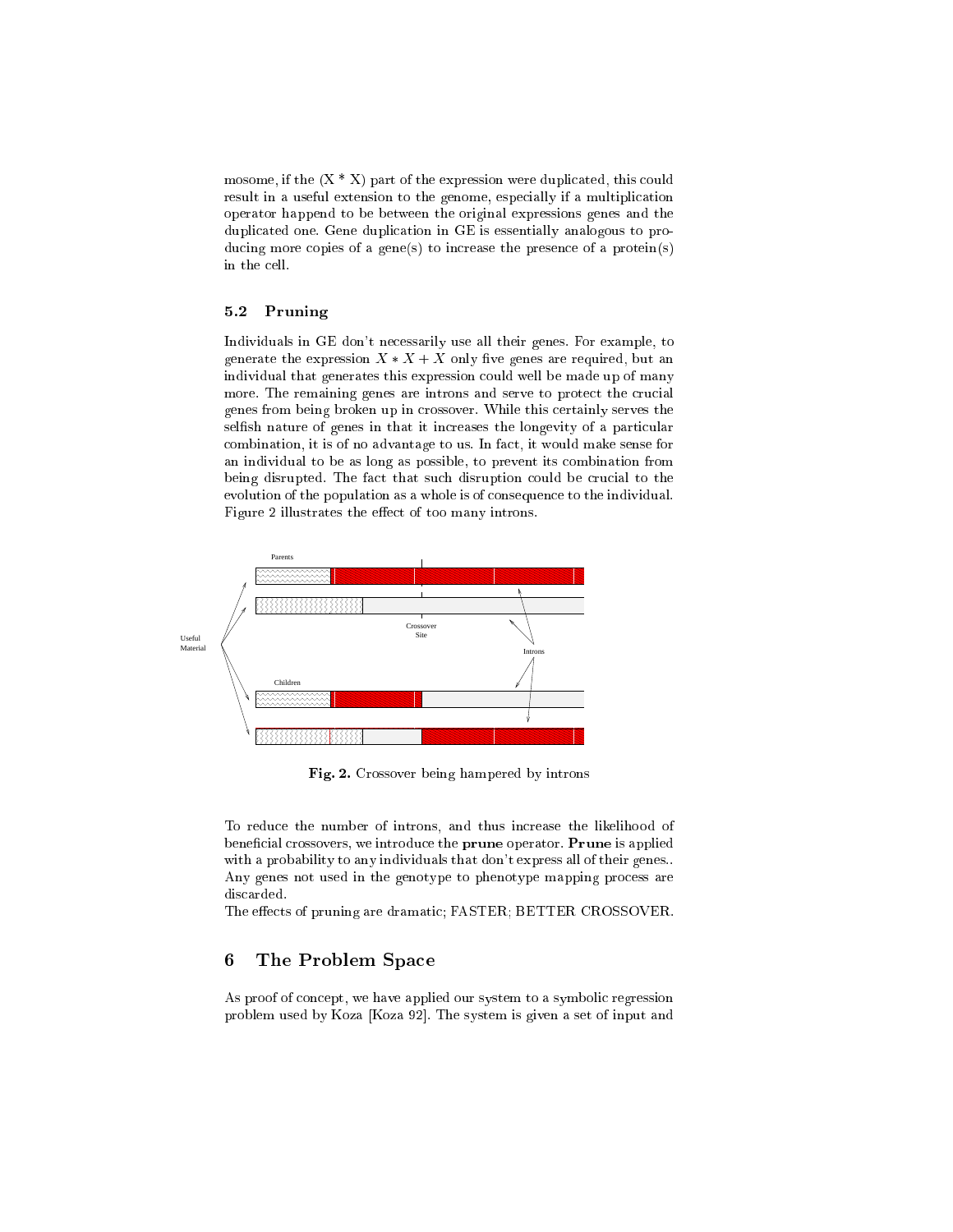output pairs, and must determine the function that maps one onto the other. The particular function Koza examined is  $X^4+X^3+X^2+X$  with the input values in the range  $[-1..+1]$ . Table 4 contains a tableau which summarizes his experiments.

| Objective :                              | Find a function of one independant variable and |
|------------------------------------------|-------------------------------------------------|
|                                          | one dependant variable, in symbolic form        |
|                                          | that fits a given sample of 20 $(x_i, y_i)$     |
|                                          | data points, where the target functions is the  |
|                                          | quartic polynomial $X^4 + X^3 + X^2 + X$        |
| GPTerminal Set:                          | $X$ (the independant variable)                  |
| <b>GPFunction Set</b>                    | $+, -, *, \%$ , sin, cos, exp, log              |
| Fitness cases                            | The given sample of 20 data points in the       |
|                                          | interval $[-1, +1]$                             |
| Raw Fitness                              | The sum, taken over the 20 fitness cases,       |
|                                          | of the error                                    |
| Standardised Fitness Same as raw fitness |                                                 |
| <b>Hits</b>                              | The number of fitness cases for which the error |
|                                          | is less than $0.01$                             |
| Wrapper                                  | None                                            |
| Parameters                               | $M = 500, G = 51$                               |

Table 4. A Koza-style tableau

The production rules for  $\langle expr \rangle$  are given above. As this and subsequent rules are the only ones that require a choice, they are the ones that will be evolved.

We adopt a similar style to Koza of summarizing information, using a modied version of his tableau. Notice how our terminal operands and terminal operators are analgous to GPTerminals and GPfunctions respectively.

#### $6.1$ Results

GE consistently discovered the target function when both the duplication and pruning operators were employed. Examination of potential solutions from the other runs showed they tended to fixate on operators such as Sin or Exp as these gene rated a curve similar to that of the target function.

Space constraints prevent us from describing the nature of individuals generated by GE as it was constructing the correct solution. However, the system exploits the variable length genome by concentrating on the start of the string initially. Although the target function can be represented by eighteen distinct genes, there are several other possibilities which, while not perfectly fit, are considerably shorter. Individuals such as  $X^2+X$ generate curves quite comparable to the target, using a mere five genes.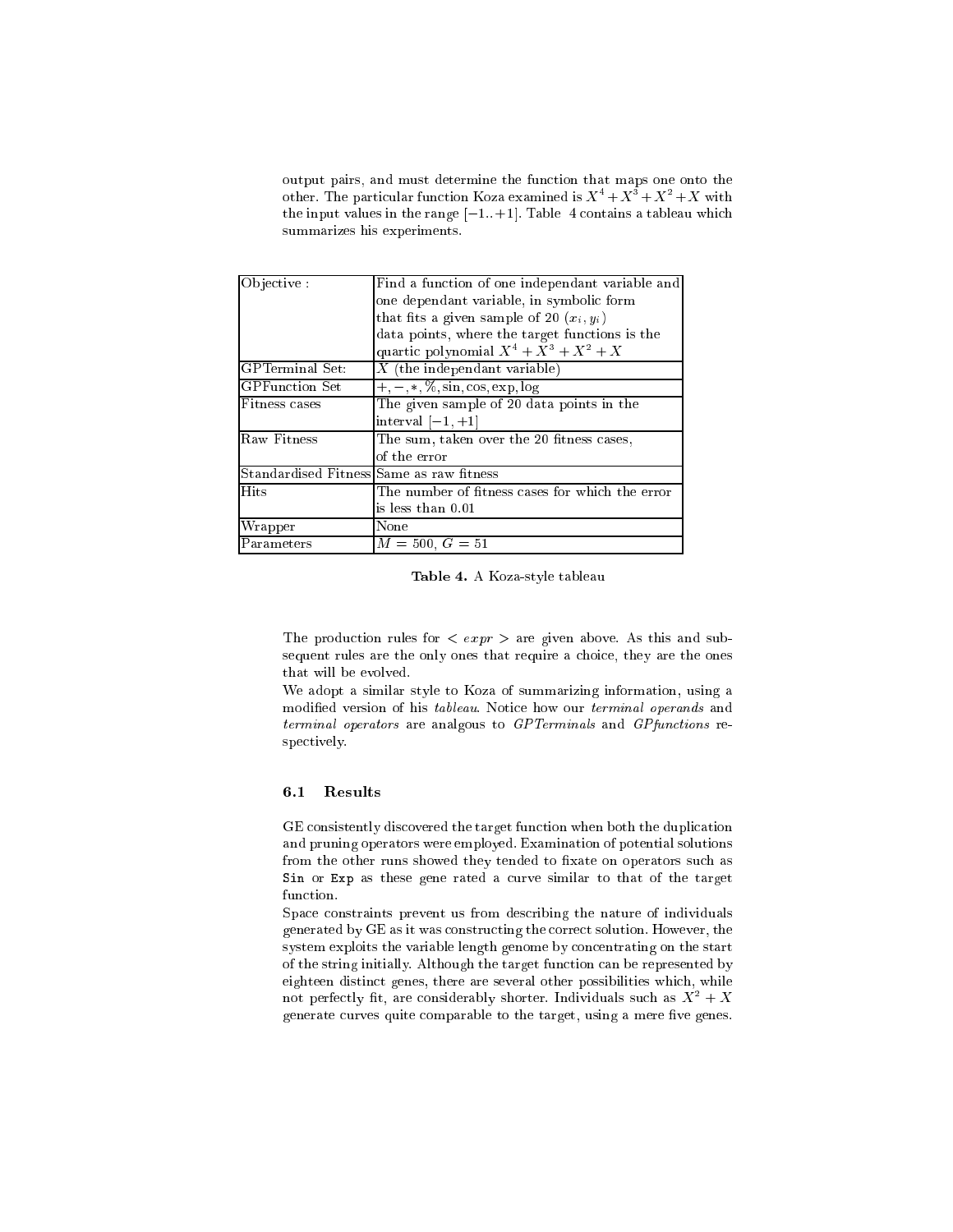| Objective :                              | Find a function of one independant variable and |
|------------------------------------------|-------------------------------------------------|
|                                          | one dependant variable, in symbolic form        |
|                                          | that fits a given sample of 20 $(x_i, y_i)$     |
|                                          | data points, where the target functions is the  |
|                                          | quartic polynomial $X^4 + X^3 + X^2 + X$        |
| Terminal Operands:                       | $X$ (the independant variable)                  |
| Terminal Operators                       | The binary operators $+, *, /,$ and $-$         |
|                                          | The unary operators Sin, Cos, Exp and Log       |
| Fitness cases                            | The given sample of 20 data points in the       |
|                                          | interval $[-1, +1]$                             |
| Raw Fitness                              | The sum, taken over the 20 fitness cases,       |
|                                          | of the error                                    |
| Standardised Fitness Same as raw fitness |                                                 |
| <b>Hits</b>                              | The number of fitness cases for which the error |
|                                          | is less than 0.01                               |
| Wrapper                                  | Standard productions to generate                |
|                                          | C functions                                     |
| Parameters                               | $M = 500, G = 51$                               |

Table 5. Grammatical Evolution Tableau

Typically, individuals of this form were discovered early in a run, and contained valuable gene sequences, particularly of the form  $X \times X$  which, if replicated could subsequently be used to generate individuals with higher powers of X. GE is sub ject to problems of dependencies similar to GP [O'Reilly 97], i.e. the further from the root of a genome a gene is, the more likely its function is to be affected by other genes.

By biasing individuals to a shorter length, they were encouraged to discover shorter, albeit less fit expressions early in a run, and then generate progressively longer genomes and hence increasingly complex functions in subsequent generations.

# 7 Conclusions

We have described a system, Grammatical Evolution (GE) that can map a binary genotype onto a phenotype which is a high level program. Because our mapping technique employs a BNF denition, the system is language independant, and, theoretically can generate arbitrarily complex functions.

We believe GE to have closer biological analogies to nature than GP, particularly with its use of linear genomes and the manner in which it uses proteins to affect traits. Other schemes tend to use either the direct evolution of physical traits or the use of simple one to one mappings from genotype to phenotypic traits.

This paper serves an introduction to GE. We believe there is great promise to the system, and that the ability to evolve any high level language would surely be a huge boost for Evolutionary Algorithms, both in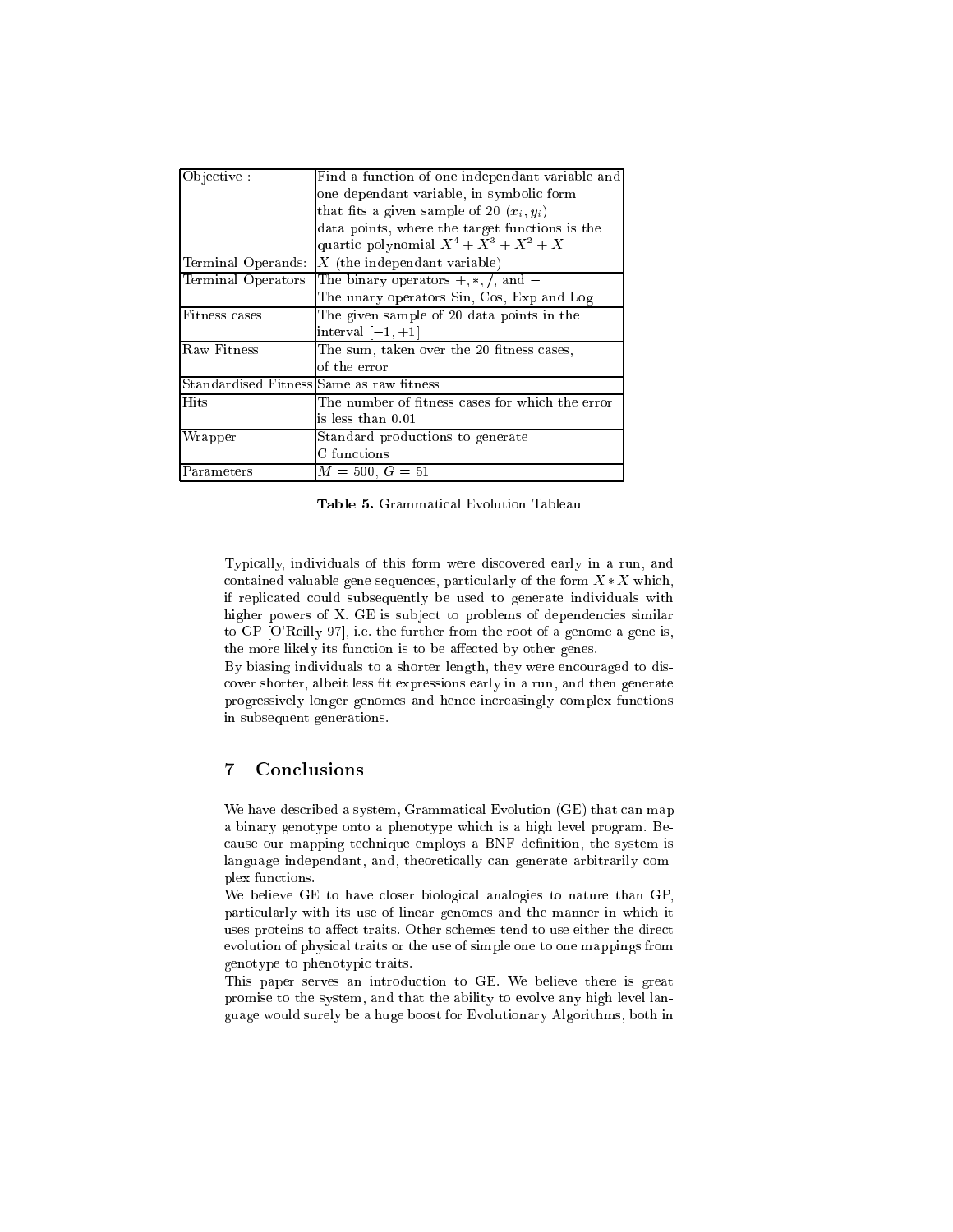terms of increased usage and acceptance, and in terms of the complexity of the problems it can tackle.

Using BNF definitions, it is possible to evolve multi line functions; these functions can even declare local variables and use other high level constructs such as loops. The next step is to apply GE to a problem that requires such constructs.

Although GE is quite different from the functional nature GP, in both its structure and its aims, there is still quite a lot of similarity. We hope that GE will be able to benefit from the huge amount of work already carried out on GP, particularly in the fundamentals, i.e. ADFS, indexed memory, etc. many of which can be coded in BNF with relative ease.

### References

- [Elseth 95] Elseth Gerald D., Baumgardner Kandy D. Principles of Modern Genetics.
	- West Publishing Company
- [Goldberg 89] Goldberg D E, Korb B, Deb K. Messy genetic algorithms: motivation, analysis, and first results.
	- Complex Syst. 3
- [Gruau 94] Gruau, F. 1994. Neural Network synthesis using cellular encoding and the genetic algorithm. PhD Thesis from Centre d'etude nucleaire de Grenoble, France.
- [Horner 96] Horner, H  $A$   $C++$  class library for GP. Vienna University of Economics.
- [Keller 96] Keller, R. & Banzhaf, W. 1996. GP using mutation, reproduction and genotype-phenotype mapping from linear binary genomes into linear LALR phenotypes. In Genetic Programming 1996, pages 116-122. MIT Press.
- [Koza 92] Koza, J. 1992. Genetic Programming. MIT Press.
- [O'Reilly 97] O'Reilly, U. 1997. The impact of external dependency in Genetic Programming Primitives. In Emerging Technologies 1997, pages 45-58. University College London. To Appear.
- [Paterson 97] Paterson, N & Livesey, M. 1997. Evolving caching algorithms in C by GP. In Genetic Programming 1997, pages 262- 267. MIT Press.
- [Ryan 97a] Ryan, C. & Walsh P. 1997. The Evolution of Provable Parallel Programs. In Genetic Programming 1996, pages 406-409. MIT Press.
- [Ryan 97b] Ryan, C. 1997. Shades A Polygenic Inheritance scheme. In Proceedings of Mendel '97, pages 140-147. PC-DIR, Brno, Czech Republic.
- [Schutz 97] Schutz, M. 1997. Gene Duplication and Deletion, in the Handbook of Evolutionary Computation. (1997) Section  $C3.4.3$
- [Whigham 95] Whigham, P. 1995. Inductive bias and genetic programming. In First International Conference on Genetic Algorithms in Engineering Systems: Innovations and Applications, pages 461-466. UK:IEE.